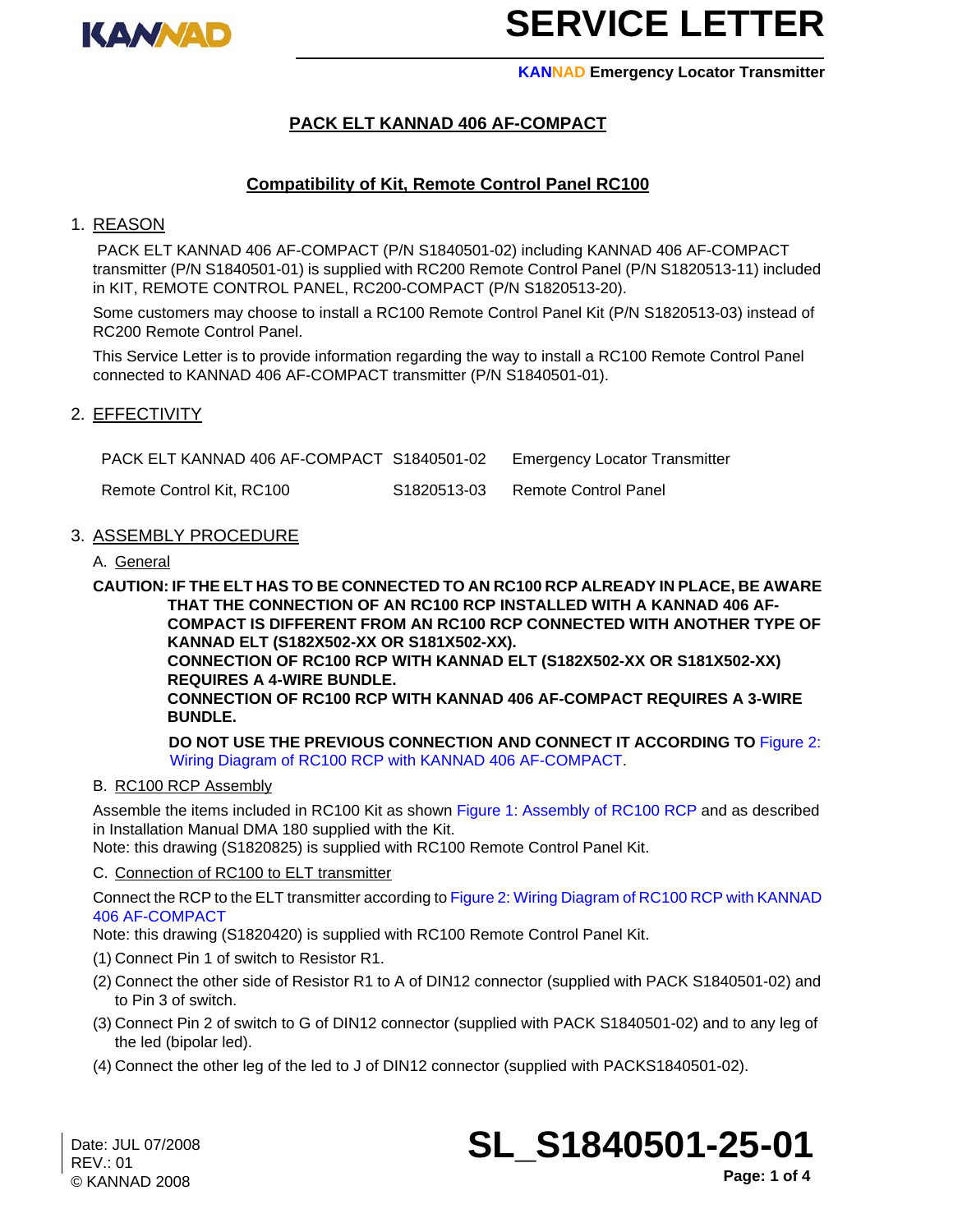

#### **KANNAD Emergency Locator Transmitter**

#### D. Diagrams



#### NOTES:

- \*1 = AS LED IS BIPOLAR, DISREGARD LED LENGTH FOR WIRING
- \*2 = HEAT SHRINKABLE SLEEVE AND WIRES NOT SUPPLIED
- \*3 = TAKE CARE OF SWITCH ORIENTATION (MOMENTARY POSITION DOWNWARDS)
- <span id="page-1-0"></span>\*4 = UNLESS OTHERWISE SPECIFIED, ALL WIRES SHOULD BE #24 AWG (NOT SUPPLIED) LENGTH DEPENDING ON A/C

#### Figure 1: Assembly of RC100 RCP

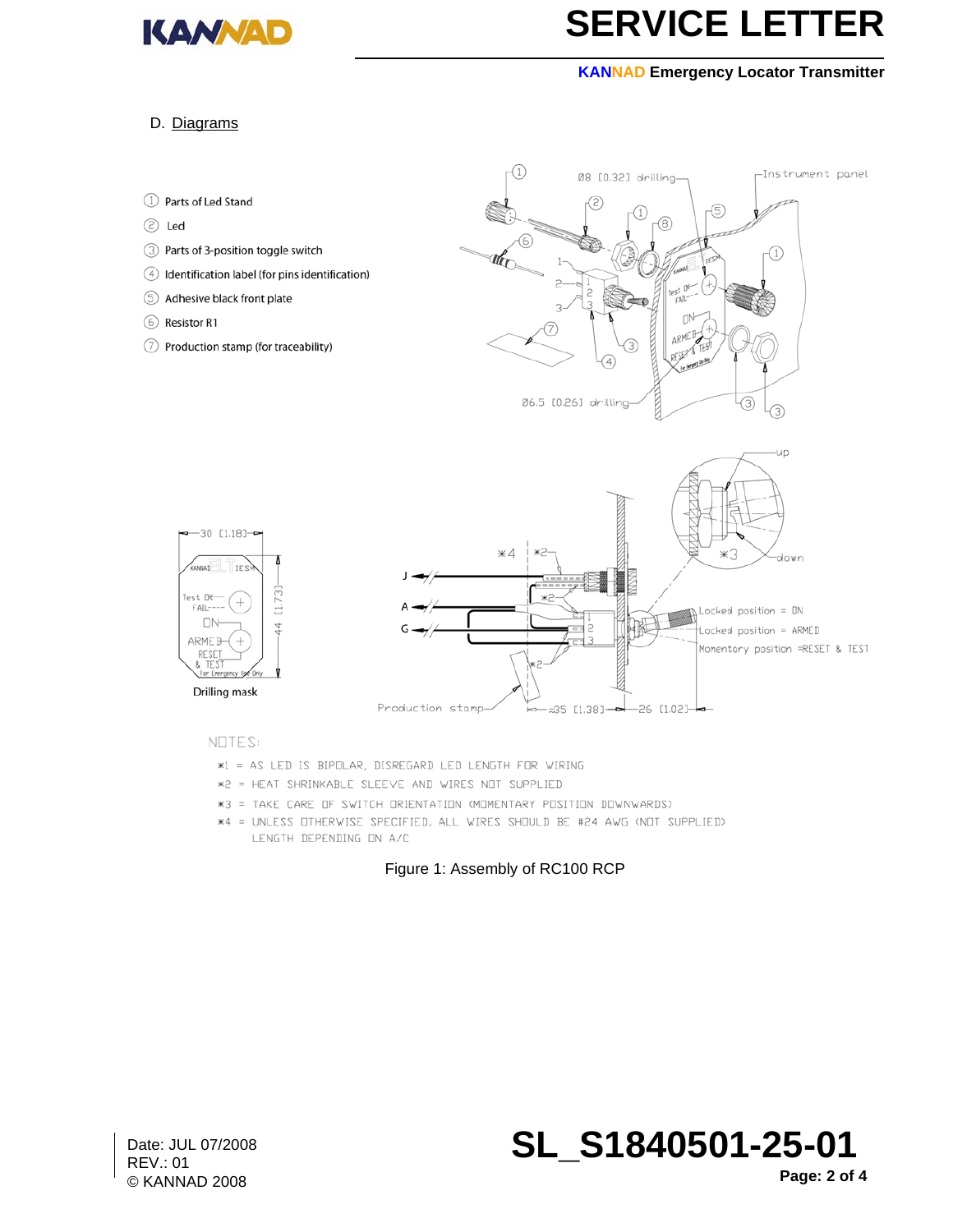

#### **KANNAD Emergency Locator Transmitter**



Figure 2: Wiring Diagram of RC100 RCP with KANNAD 406 AF-COMPACT

### <span id="page-2-0"></span>E. Check

Check correct operation of RCP led annunciator by switching ELT and RCP as described in the sequential procedure [Figure 3: RCP led operation.](#page-3-0)

Date: JUL 07/2008 REV.: 01 © KANNAD 2008



**Page: 3 of 4**